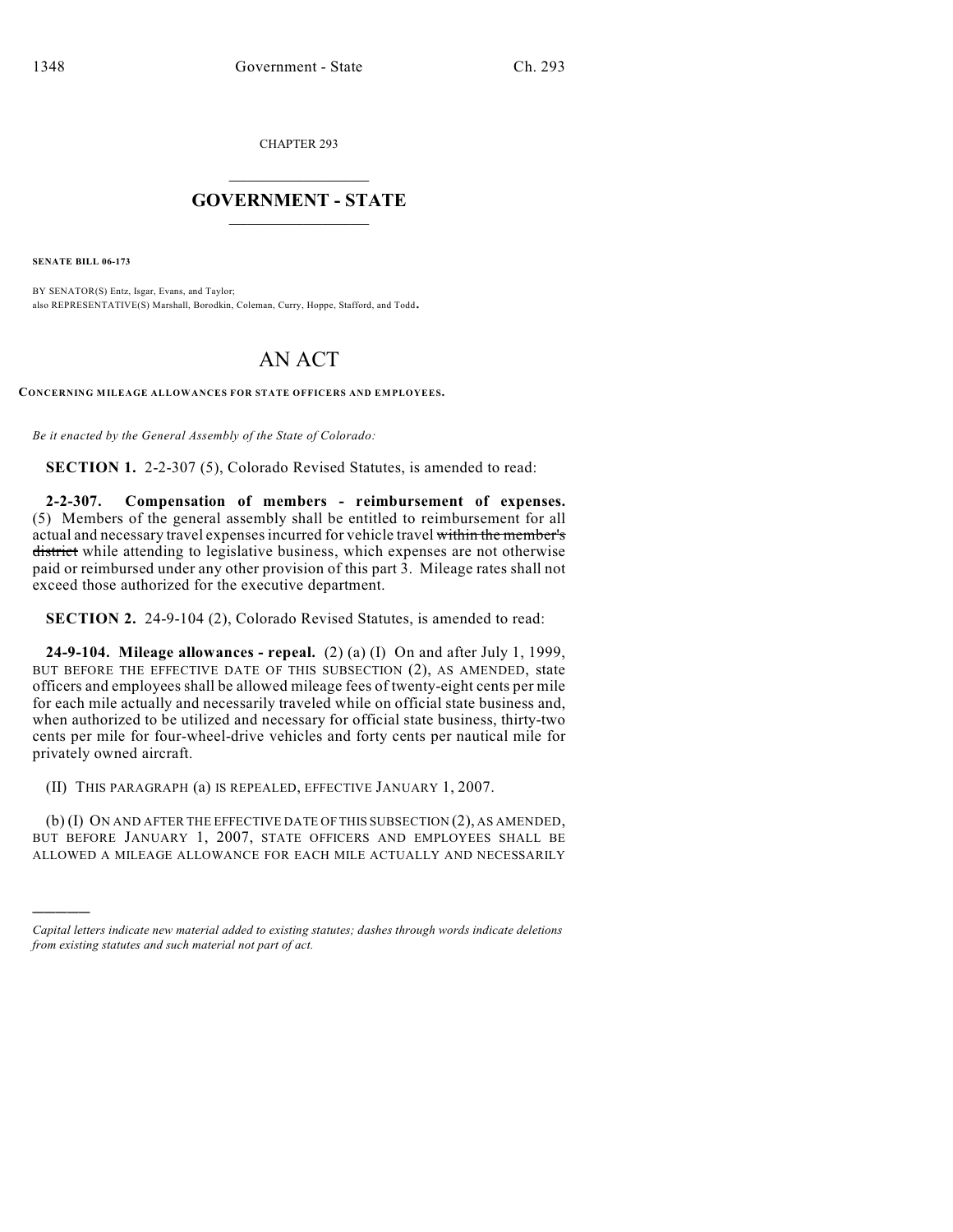## Ch. 293 Government - State 1349

TRAVELED WHILE ON OFFICIAL STATE BUSINESS CALCULATED AT SEVENTY-FIVE PERCENT OF THE PREVAILING INTERNAL REVENUE SERVICE MILEAGE REIMBURSEMENT RATE TO THE NEAREST CENT, AND, WHEN AUTHORIZED TO BE UTILIZED AND NECESSARY FOR OFFICIAL STATE BUSINESS, EIGHTY PERCENT OF THE PREVAILING INTERNAL REVENUE SERVICE MILEAGE REIMBURSEMENT RATE TO THE NEAREST CENT FOR FOUR-WHEEL-DRIVE VEHICLES AND FORTY CENTS PER NAUTICAL MILE FOR PRIVATELY OWNED AIRCRAFT.

## (II) THIS PARAGRAPH (b) IS REPEALED, EFFECTIVE JANUARY 1, 2008.

(c) (I) COMMENCING JANUARY 1, 2007, BUT BEFORE JANUARY 1, 2008, STATE OFFICERS AND EMPLOYEES SHALL BE ALLOWED A MILEAGE ALLOWANCE FOR EACH MILE ACTUALLY AND NECESSARILY TRAVELED WHILE ON OFFICIAL STATE BUSINESS CALCULATED AT EIGHTY PERCENT OF THE PREVAILING INTERNAL REVENUE SERVICE MILEAGE REIMBURSEMENT RATE TO THE NEAREST CENT, AND, WHEN AUTHORIZED TO BE UTILIZED AND NECESSARY FOR OFFICIAL STATE BUSINESS, EIGHTY-FIVE PERCENT OF THE PREVAILING INTERNAL REVENUE SERVICE MILEAGE REIMBURSEMENT RATE TO THE NEAREST CENT FOR FOUR-WHEEL-DRIVE VEHICLES AND FORTY CENTS PER NAUTICAL MILE FOR PRIVATELY OWNED AIRCRAFT.

(II) THIS PARAGRAPH (c) IS REPEALED, EFFECTIVE JANUARY 1, 2009.

(d) ON AND AFTER JANUARY 1, 2008, STATE OFFICERS AND EMPLOYEES SHALL BE ALLOWED A MILEAGE ALLOWANCE FOR EACH MILE ACTUALLY AND NECESSARILY TRAVELED WHILE ON OFFICIAL STATE BUSINESS CALCULATED AT NINETY PERCENT OF THE PREVAILING INTERNAL REVENUE SERVICE MILEAGE REIMBURSEMENT RATE TO THE NEAREST CENT, AND, WHEN AUTHORIZED TO BE UTILIZED AND NECESSARY FOR OFFICIAL STATE BUSINESS, NINETY-FIVE PERCENT OF THE PREVAILING INTERNAL REVENUE SERVICE MILEAGE REIMBURSEMENT RATE TO THE NEAREST CENT FOR FOUR-WHEEL-DRIVE VEHICLES AND FORTY CENTS PER NAUTICAL MILE FOR PRIVATELY OWNED AIRCRAFT.

(e) FOR PURPOSES OF THIS SECTION, "FOUR-WHEEL-DRIVE VEHICLES" MEANS SPORT UTILITY VEHICLES AND PICK-UP TRUCKS WITH A FOUR-WHEEL-DRIVE TRANSMISSION SYSTEM. "FOUR-WHEEL-DRIVE VEHICLES" SHALL NOT INCLUDE STANDARD VEHICLES WITH ALL-WHEEL-DRIVE CAPABILITY.

(f) (I) NOTWITHSTANDING PARAGRAPHS (a), (b), AND (c) OF THIS SUBSECTION (2), STATE OFFICERS AND EMPLOYEES SHALL BE PAID THE MILEAGE FEES PROVIDED FOR IN THIS SUBSECTION (2) FROM THE EXISTING RESOURCES OF THEIR DEPARTMENT OR AGENCY. A DEPARTMENT OR AGENCY SHALL NOT SUBMIT A REQUEST FOR A SUPPLEMENTAL APPROPRIATION FOR THIS PURPOSE UNLESS THE REQUEST IS BASED ON AN EMERGENCY.

(II) IT IS THE INTENT OF THE GENERAL ASSEMBLY THAT A DEPARTMENT OR AGENCY ATTEMPT TO FIRST REALIZE SAVINGS BY REDUCING THE MILES DRIVEN OR ESTABLISHING HIGHER EFFICIENCIES, OR BOTH, AND USE THE SAVINGS FOR THE PURPOSE OF MEETING THE INCREASED MILEAGE ALLOWANCE SPECIFIED IN PARAGRAPHS (a), (b), AND (c) OF THIS SUBSECTION (2).

(III) IN THE EVENT THE PROVISIONS OF SUBPARAGRAPH (II) OF THIS PARAGRAPH